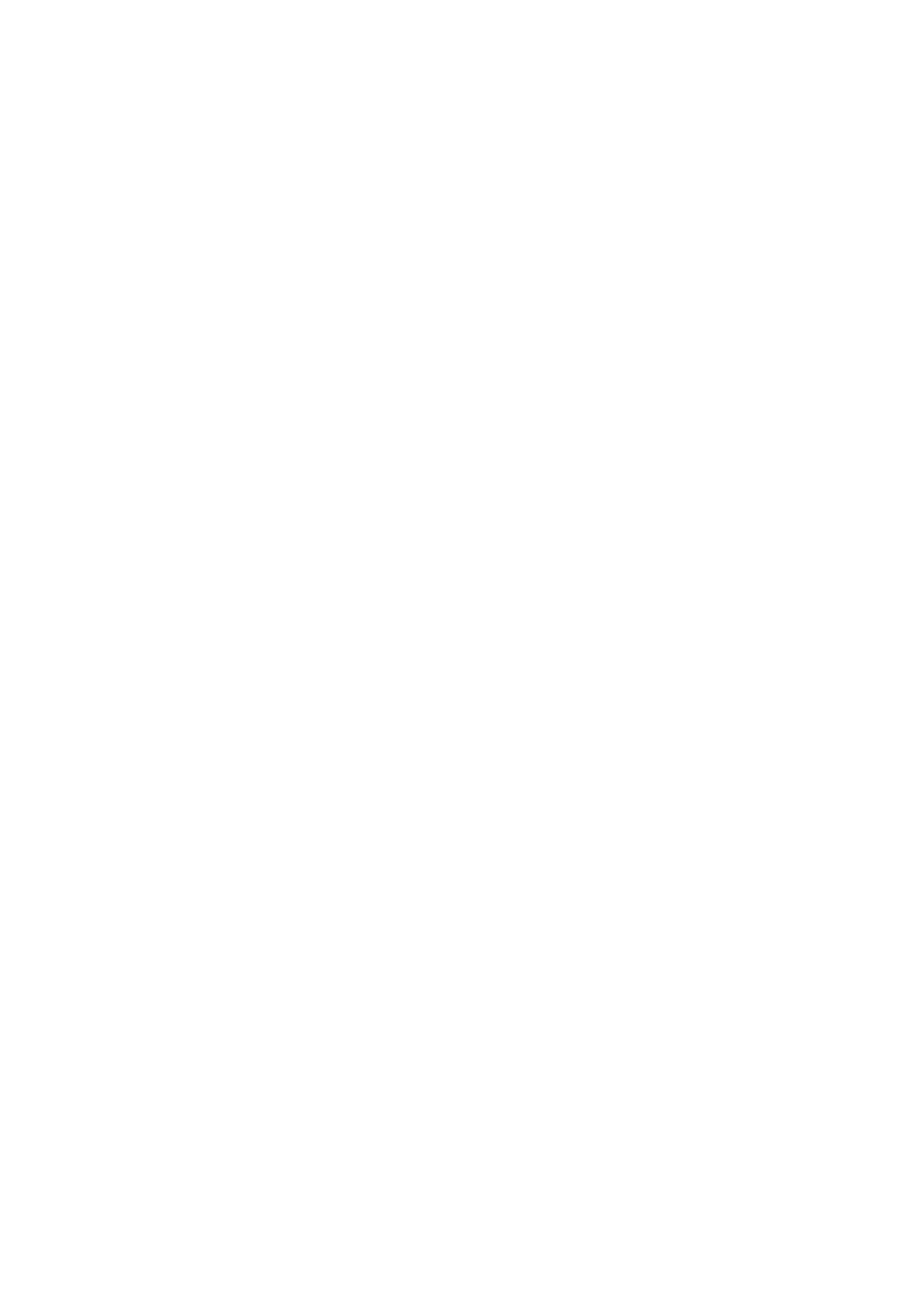## **Contents**

| 2.2 |  |
|-----|--|
|     |  |
|     |  |
| 3.2 |  |
|     |  |
| 3.4 |  |
|     |  |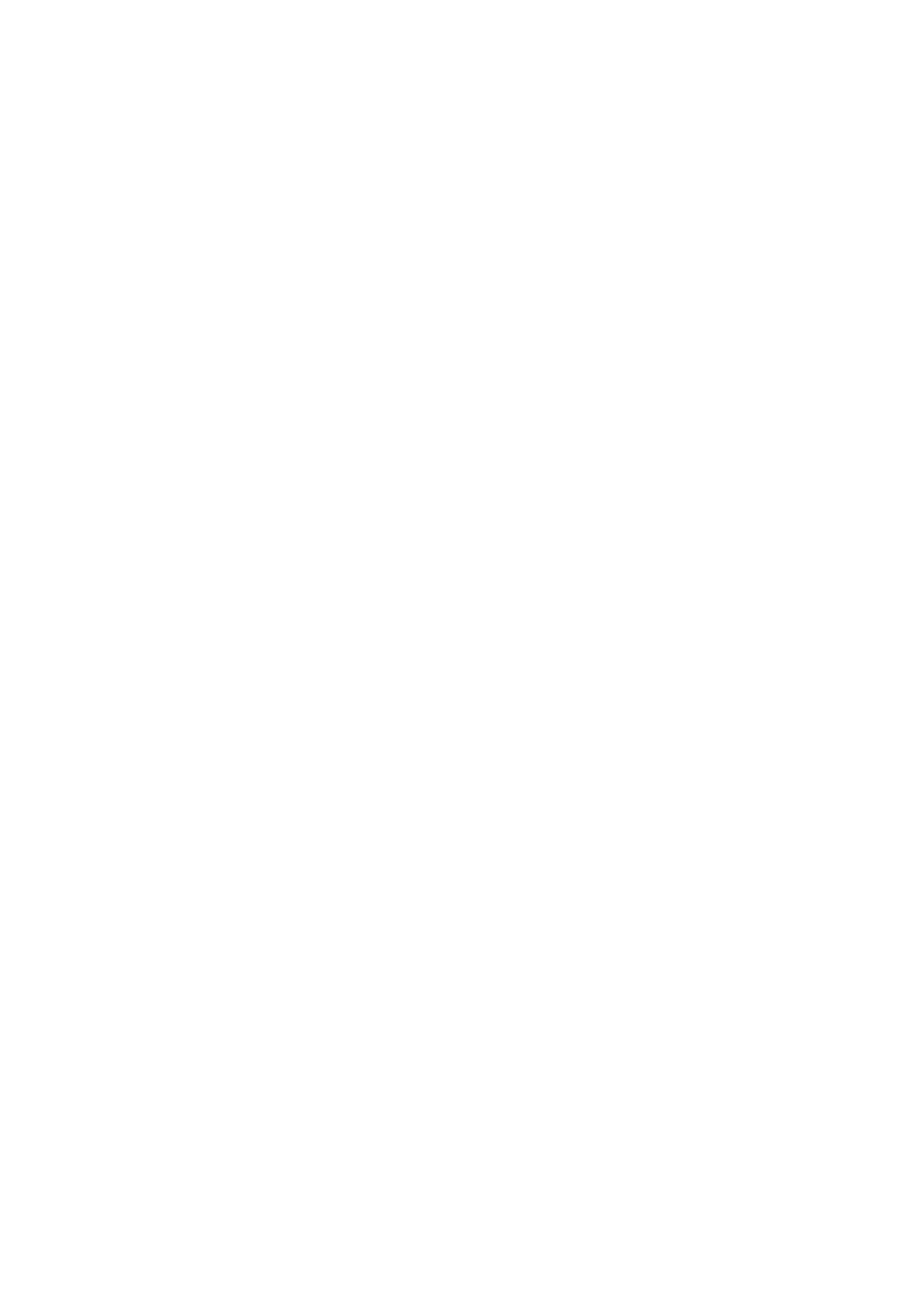## **1. Introduction**

### **1.1 The Public Interest Advocacy Centre**

The Public Interest Advocacy Centre (PIAC) is an independent, non-profit law and policy organisation that works for a fair, just and democratic society, empowering citizens, consumers and communities by taking strategic action on public interest issues.

PIAC identifies public interest issues and, where possible and appropriate, works co-operatively with other organisations to advocate for individuals and groups affected. PIAC seeks to:

- expose and redress unjust or unsafe practices, deficient laws or policies;
- promote accountable, transparent and responsive government;
- encourage, influence and inform public debate on issues affecting legal and democratic rights;
- promote the development of law that reflects the public interest;
- develop and assist community organisations with a public interest focus to pursue the interests of the communities they represent;
- develop models to respond to unmet legal need; and
- maintain an effective and sustainable organisation.

Established in July 1982 as an initiative of the Law Foundation of New South Wales, with support from the NSW Legal Aid Commission, PIAC was the first, and remains the only broadly based public interest legal centre in Australia. Financial support for PIAC comes primarily from the NSW Public Purpose Fund and the Commonwealth and State Community Legal Services Program. PIAC also receives funding from the NSW Government Department of Water and Energy for its work on utilities, and from Allens Arthur Robinson for its Indigenous Justice Program. PIAC also generatesincome from project and case grants, seminars, consultancy fees, donations and recovery of costs in legal actions.

## **1.2 PIAC's work on anti-terrorism legislation**

PIAC has repeatedly expressed strong reservations about the counter terrorism and national security legislation that has been introduced in Australia since 2001. 1

<sup>&</sup>lt;sup>1</sup> See for eg, Patricia Ranald, Submission to the Inquiry into the Security Legislation Amendment (Terrorism) Bill 2002 [No 2] and Related Bills (2002) <http://www.piac.asn.au/publications/pubs/antiterr\_20020924.html > at 7 August 2009; Annie Pettitt, Submission to the Inquiry into the Anti-Terrorism Bill 2004 (2004) <http://www.piac.asn.au/publications/pubs/PIACATsubmission%20April04.pdf > at 20 July 2009; Annie Pettitt, Supplementary Submission to the Inquiry into the Anti-Terrorism Bill (2004) <http://www.ag.gov.au/agd/WWW/rwpattach.nsf/VAP/(153683DB7E984D23214BD871B2AC75E8)~04.05- Supp+Sub+re+Anti-Terror+Bill1.PDF/\$file/04.05-Supp+Sub+re+Anti-Terror+Bill1.PDF> at 20 July 2009; Annie Pettitt and Robin Banks, Submission to the Senate Legal and Constitutional Committee Inquiry into the Anti-Terrorism Bill (No 2) (2004) <http://www.piac.asn.au/publications/pubs/submission\_anti-terrorism\_bill.pdf> at 20 July 2009; Annie Pettitt and Robin Banks, Submission to Parliamentary Joint Committee on ASIO, ASIS and DSD Review on the listing of Al Qa'ida, Jemaah Islamiyah, the Abu Sayyaf Group, the Armed Islamic Group, the Jamiat ul-Ansar, the Salafist Group for Call and Combat as terrorist organisations under section 102.1A of the Criminal Code (2005) <http://www.piac.asn.au/publications/pubs/Submission%20to%20PJC%20re%20terrorism%20groups.pdf> at 20 July 2009; Robin Banks and Jane Stratton, Submission to the Parliamentary Joint Committee on ASIO, ASIS and DSD Review of Division 3, Part III of the ASIOAct 1979 (Cth) – Questioning and Detention Powers (2005) <http://www.piac.asn.au/publications/pubs/Submission%20to%20PJC%20on%20ASIO%20question%20detain.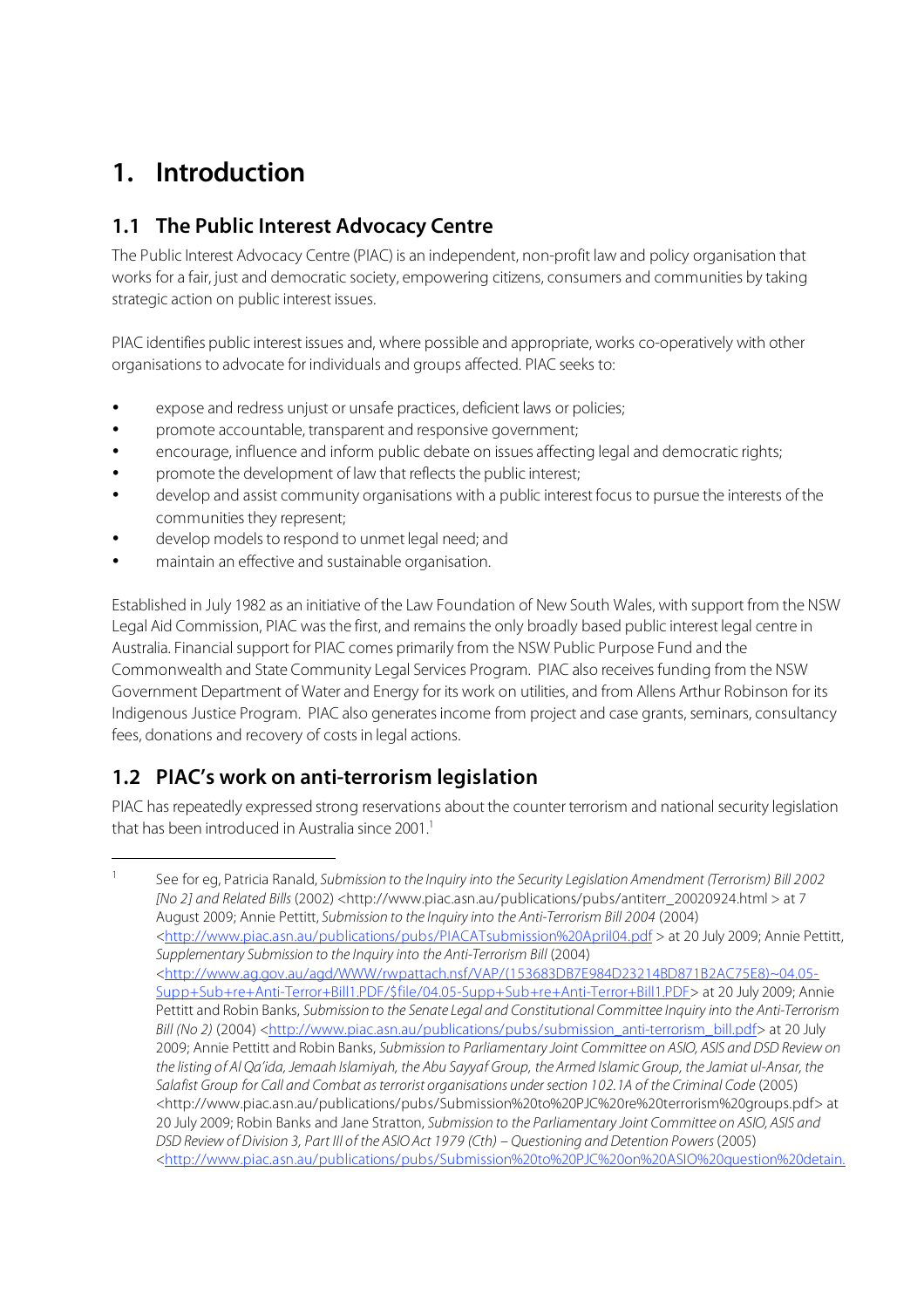The rationale for the significant range of 'national security' legislation at both state and federal level has been that, as a result of the attacks in the USA, Bali and London, we are now living in a 'new security environment'. PIAC has in the past, and continues to challenge this characterisation.

However, even if we are to accept that there is a 'new security environment', this does not, in PIAC's view, justify the measuresthat have been introduced. PIAC continuesto have significant concerns about the constitutionality of various aspects of the counter terrorism regime, the lack of necessity and proportionality for these measures, the extent to which the legislation complies with Australia's obligations under international human rights treaties including the International Covenant on Civil and Political Rights<sup>2</sup> and the Convention against Torture and Other Cruel, Inhuman or Degrading Treatment or Punishment<sup>3</sup>, and its potential to lead to discrimination and vilification. Furthermore, PIAC has consistently argued that the counter terrorism legislation suffers from a lack of transparency and fails to establish adequate mechanisms of accountability, oversight and review. PIAC is not alone is raising these concerns.

The need for an independent reviewer who is able to regularly and comprehensively review the national security legislation has, over the last few years, gained general acceptance in Australia. For example, the Security Legislation Review Committee chaired by the Hon Simon Sheller QC (**Sheller Committee**) recommended that the government 'have an independent source of expert commentary on the legislation'. <sup>4</sup> Similarly, the Parliamentary Joint Committee on Intelligence and Security (**PJCIS**) in its December 2006 report recommended

pdf> at 20 July 2009; Robin Banks & Jane Stratton, Submission to the Senate Legal and Constitutional Committee on the inquiry into the provisions of the National Security Information Legislation Amendment Bill 2005 (Cth) (2005) <http://www.piac.asn.au/publications/pubs/Submission%20on%20the%20National%20%20Security%20Inform ation%20Legislation%20%20Amendment%20Bill.pdf > at 20 July 2009; Robin Banks & Jane Stratton, Supplementary submission - Review of Division 3, Part III of the ASIO Act 1979 (Cth)(2005) <http://www.piac.asn.au/publications/pubs/supplementary.pdf> at 20 July 2009; Robin Banks and Jane Stratton, Submission to the Parliamentary Joint Committee on ASIO, ASIS and DSD on the relisting of Hizballah External Security Organisation, HAMAS' Izz al-Din al-Qassam Brigades; Lashkar-e-Tayyiba; and the Palestinian Islamic Jihad (2005) <http://www.piac.asn.au/publications/pubs/terrorgsub\_20050729.html> at 20 July 2009; PIAC, Submission to the Senate Legal and Constitutional Legislation Committee on the Anti-Terrorism Bill (No 2) 2005 (Cth) (2005) < http://www.piac.asn.au/publications/pubs/anti-terrorism\_bill.pdf > at 20 July 2009; Robin Banks, Inquiry into the provisions of the Anti-Terrorism Bill (No 2) 2005: Response to Questions on Notice and Transcript for proofing (2005) <http://www.piac.asn.au/publications/pubs/Senate%20re%20questions%20on%20notice.pdf> at 20 July 2009; Robin Banks and Vijaya Rahman, Review of the Listing Provisions of the Criminal Code, Submission to the Parliamentary Joint Committee on Intelligence and Security (2007) <http://www.piac.asn.au/publications/pubs/07.01.15%20-PIAC%20Sub-PJCIS.pdf> at 20 July 2009; Robin Banks and Natasha Case, The case for repeal: Submission to the Review of Parts 2A and 3 of the Terrorism (Police Powers) Act 2002(NSW) (2007) <http://www.piac.asn.au/publications/pubs/sub2007071\_20070703.html > at 20 July 2009.

- <sup>2</sup> International Covenant on Civil and Political Rights, opened for signature 16 December 1966, 999 UNTS 171 (entered into force 23 March 1976) ratified by Australia on 13 August 1980 (entered into force for Australia on 13 November 1980, except article 41, which entered into force for Australia on 28 January 1993).
- <sup>3</sup> Convention against Torture and Other Cruel, Inhuman or Degrading Treatment or Punishment, opened for signature 10 December 1984, 1465 UNTS 85 (entered into force 26 June 1987) ratified by Australia on 8 August 1989 (entered into force for Australia on 7 September 1989, except articles 21 and 22, which entered into force for Australia on 28 January 1993).
- <sup>4</sup> Security Legislation Review Committee in the House of Representatives, Parliament of Australia (**the Sheller Committee**), Report of the Security Legislation Review Committee (2006) <http://www.ag.gov.au/www/agd/rwpattach.nsf/VAP/(03995EABC73F94816C2AF4AA2645824B)~SLRC+Rep ort-+Version+for+15+June+2006[1].pdf/\$file/SLRC+Report-+Version+for+15+June+2006[1].pdf> at 28 July 2009, 6.

 $\overline{a}$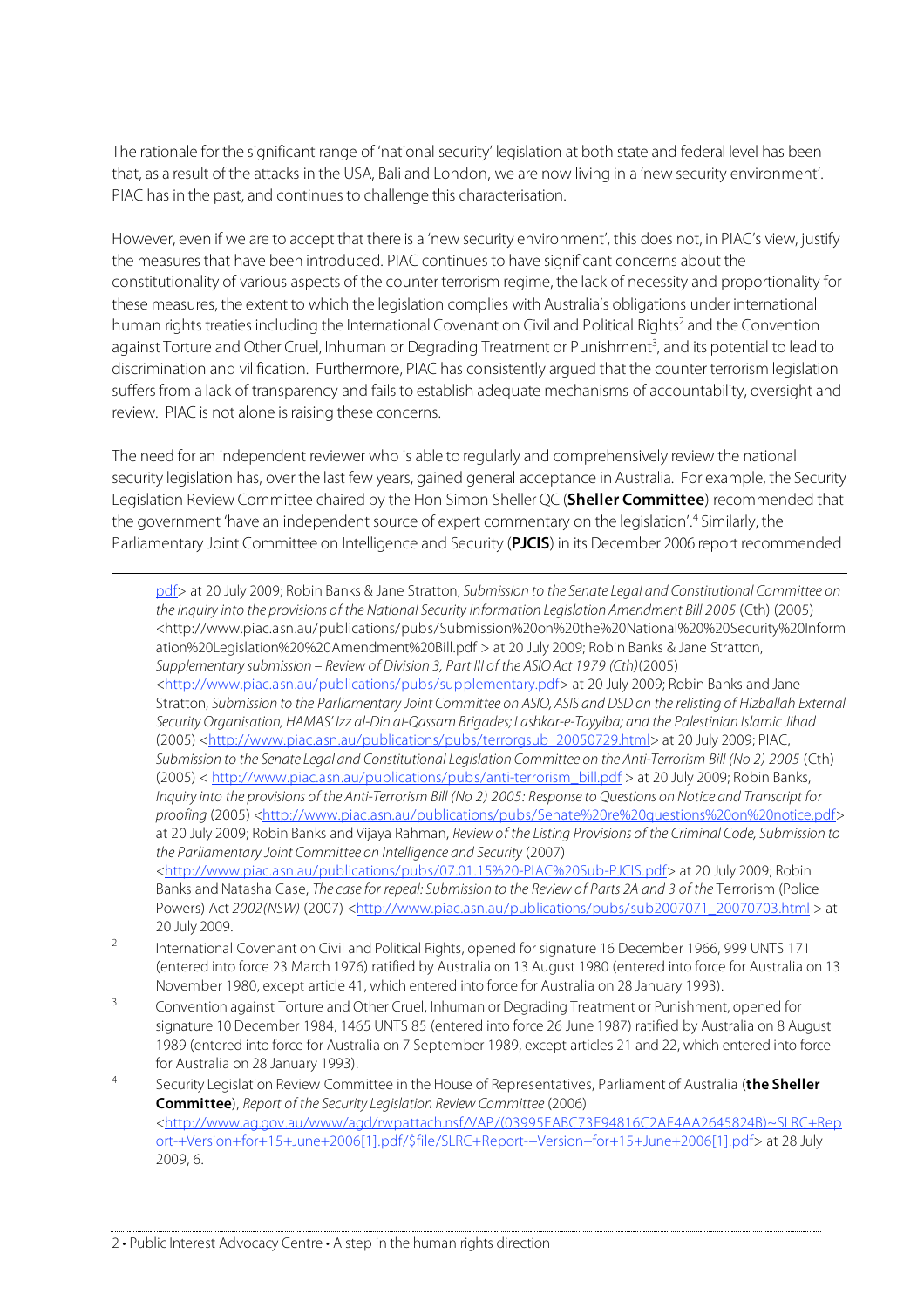the appointment of an independent reviewer.<sup>5</sup> Similarly, PIAC supports the creation of an independent reviewer who is able to report to the Commonwealth Parliament about Australia's counter-terrorism legislation.

#### Public Interest Advocacy Centre • A step in the human rights direction • 3

 <sup>5</sup> Parliamentary Joint Committee on Intelligence and Security (**PJCIS**) Commonwealth Parliament, Review of Security and Counter Terrorism Legislation (2006), <http://www.aph.gov.au/house/committee/pjcis/securityleg/report.htm> at 28 July 2009, 21-22.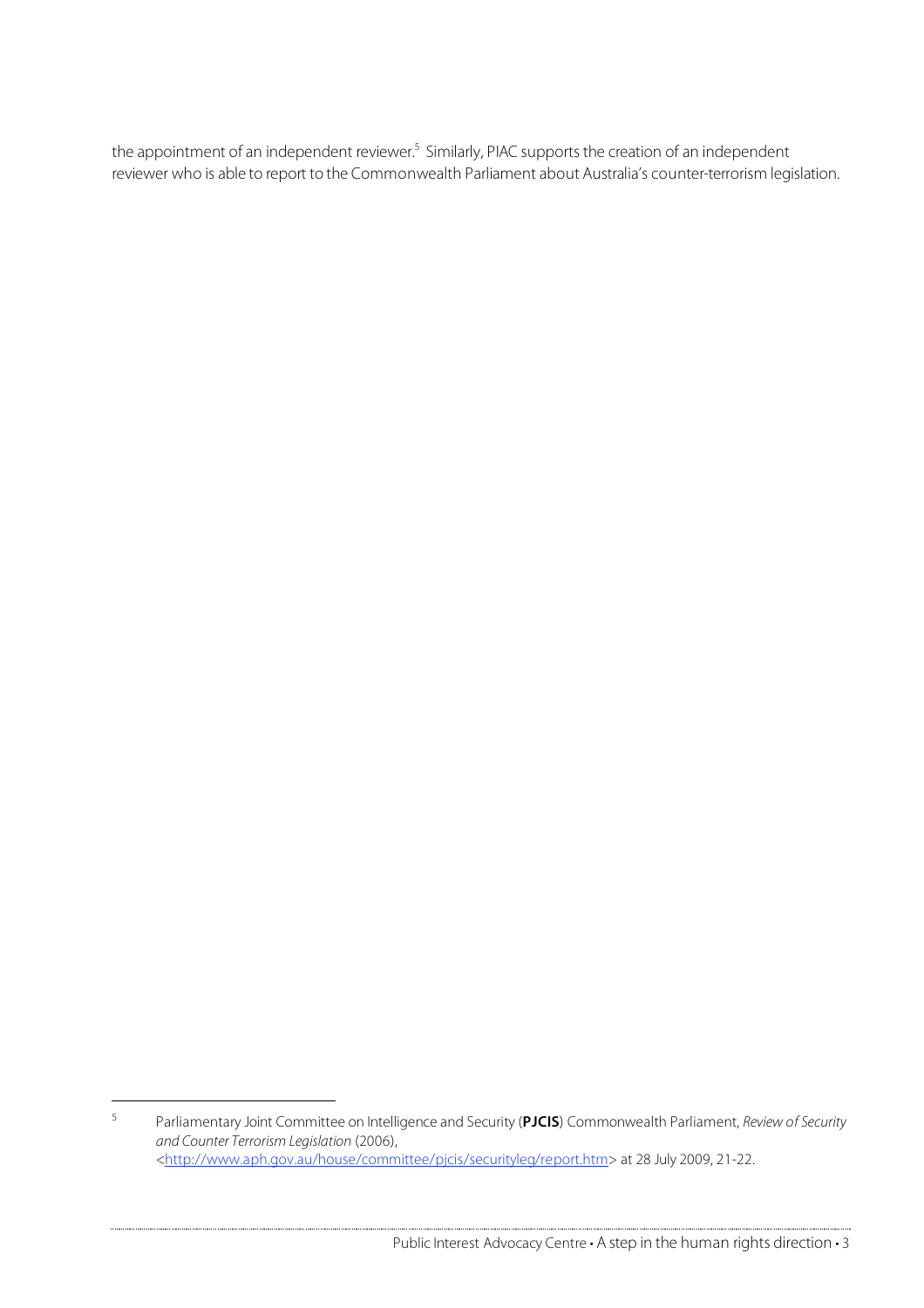# **2. General comments about the bill**

PIAC welcomesthe opportunity to make a submission on the National Security Legislation Monitor Bill 2009 (the **Bill**).

While there has been a number of reviews and inquiries into the national security legislation<sup>6</sup>, PIAC is of the view that these reviews have tended to be fragmented and somewhat ad-hoc. PIAC considersthat it is vital that there is an independent reviewer of the national security legislation who is able to undertake inquiries into the legislation on a regular and continuous basis. PIAC furthersubmitsthat the Monitorshould view his/her functions in broad terms and consider the cumulative effect of the counter-terrorism legislation on Australian communities as well as reviewing the terms of the legislation itself.

PIAC regards the creation of an independent monitor as the first step towards ensuring that existing antiterrorism legislation complies with Australia's human rights obligations and improving the transparency and accountability of Australia's counter-terrorism measures. Other commentators and committees have also suggested that the creation of the Monitor will provide an impartial review mechanism and improve public confidence. 7

PIAC particularly supports the references in the Bill to Australia's international obligations, including its human rights obligations.<sup>8</sup> PIAC is also pleased that the Bill allows the Monitor to consider whether the anti-terrorism legislation remains necessary.<sup>9</sup>

## **2.1 A national human rights framework**

The proposals for the creation of a Monitor contained in the Bill are closely modelled on the United Kingdom Independent Reviewer.

However, as PIAC has previously indicated<sup>10</sup>, there is a danger in using comparative models without transposing the entire framework within which those models operate.

 $\overline{a}$ 

<sup>6</sup> See for example Parliamentary Joint Committee on ASIO, ASIS and DSD, Parliament of Australia, Review of Division 3 Part III of the ASIOAct 1979 - Questioning and Detention Powers (2005) <http://www.aph.gov.au/house/committee/pjcaad/asio\_ques\_detention/report.htm> at 30 July 2009; Sheller Committee report, above n 4; PJCIS Report, above n 5; Australian Law Reform Commission, Fighting Words: A Review of Sedition Lawsin Australia, ALRC Report 104 (2006) <http://www.austlii.edu.au/au/other/alrc/publications/reports/104/> at 30 July 2009; Parliamentary Joint Committee on Intelligence and Security, Parliament of Australia, Inquiry into the Terrorist Organisation Listing Provisions of the Criminal Code Act 1995 (2007), <http://www.aph.gov.au/house/committee/pjcis/proscription/report.htm> at 30 July 2009.

<sup>&</sup>lt;sup>7</sup> See for example, PJCIS, *Inquiry into the Terrorist Organisation Listing Provisions*, above n 6, 52; Human Rights Law Resource Centre, Submission to the Senate Legal and Constitutional Affairs Committee Review of the Independent Reviewer of Terrorism Laws Bill 2008 (No 2), (2008) <http://www.hrlrc.org.au/files/A4P5ZSMWFQ/Submission%20to%20the%20Independent%20Reviewer%20of% 20Terrorism%20Laws%20Bill%202008.pdf at 14 July 2009, 4; Dr B Saul, Submission re Inquiry into the Independent Reviewer of Terrorism Laws Bill 2008[No 2],(2008), Sydney Centre for International Law, University of Sydney, <http://www.aph.gov.au/SENATE/committee/legcon\_ctte/terrorism/submissions/sub21.pdf> at 14 July 2009.

<sup>&</sup>lt;sup>8</sup> The Bill, ss 3(c), (d), & 6(1)(b)(i).

 $9$  Ibid, sub-s  $6(1)(b)(ii)$ .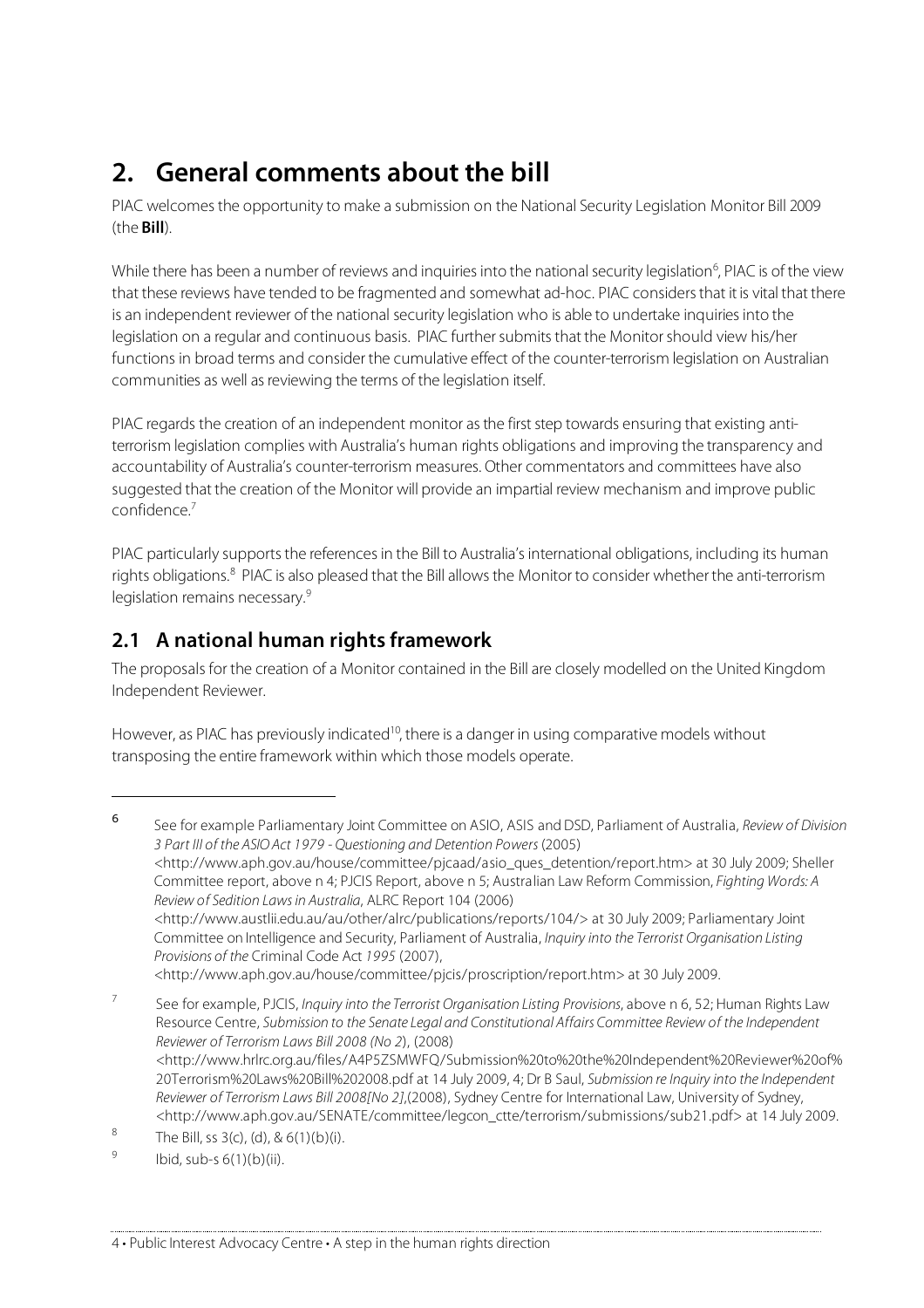For over ten years, all public authorities in the United Kingdom have been subject to the Human Rights Act 1988 (UK)(**the HRA**), as well asthe European Convention on Human Rights. The HRA imposes a duty on all 'public authorities' to act in accordance with the Act.<sup>11</sup> The HRA also gives people recourse to seek remedies if they are subject to human rights violations.<sup>12</sup>

Furthermore, the HRA has led to the appointment of a Parliamentary Joint Committee on Human Rights, which advises Parliament on whether a Bill is compatible with the HRA. The UK Joint Committee on Human Rights has regularly reviewed anti-terrorism legislation and has offered useful analysis and criticism of the extent to which proposals comply with the HRA.<sup>13</sup>

Thus, while PIAC regards the Monitor as an important first step, it should be recognised that the Monitor will be a lone body charged with the daunting task of reviewing and providing reports asto whether Australia's national security legislation is effective, necessary and consistent with human rights. PIAC is of the view that Australia should enact Commonwealth human rights legislation that would provide an accessible and clear framework within which the Monitor (and any Parliamentary Committee on Human Rights) could consider whether the counter terrorism legislation is consistent with Australia's human rights obligations and adequately safeguards the rights of individuals. <sup>14</sup> The same point was made by the United Nations Special Rapporteur on Counter-Terrorism, Mr Martin Scheinin, in hisreport on Australia's counter terrorism legislation<sup>15</sup> and the United Nations Human Rights Committee in its concluding observations on Australia's reports under the International Covenant on Civil and Political Rights. 16

#### **Recommendation:**

- 1. That the government enact comprehensive human rights legislation that gives legal protection to human rights.
- 10 PIAC, Submission to the Senate Legal and Constitutional Legislation Committee on the Anti-Terrorism Bill (No 2) <sup>2005</sup> (Cth), above n 1, 21-23.
- 11 Human Rights Act 1998 (UK), s 6(1).

- <sup>13</sup> See for eg, Joint Committee on Human Rights, Parliament of the United Kingdom, Second Report, Anti-Terrorism, Crime and Security Bill, Session 2001-2002,
	- <http://www.publications.parliament.uk/pa/jt200102/jtselect/jtrights/037/3702.htm> at 14 July 2009.
- <sup>14</sup> See Robin Banks with Hugh O'Neill and Lizzie Simpson, *Realising Rights: submission to the National Human Rights* Consultation (2009) < http://www.piac.asn.au/publications/pubs/09.06.15-
- PIAC%20Human%20Rights%20Sub.pdf> at 30 June 2009.
- <sup>15</sup> See M Scheinin , Report of the Special Rapporteur on the promotion and protection of human rights and fundamental freedoms while countering terrorism. Australia: Study on Human Rights Compliance while Countering Terrorism, UN General Assembly, Human Rights Council, Fourth Session, 14 December 2006, A/GRC/4/26/Add.3
- <sup>16</sup> Human Rights Committee (Australia), CCPR, A/38/40 (1983), para. 140**. See also** UN Human Rights Committee Review of Australia's Compliance with the International Covenant on Civil and Polictical Rights: Concluding Observations April 2009 reported by the Human Rights Law Resource Centre <http://www.hrlrc.org.au/content/topics/civil-and-political-rights/human-rights-committee-concludingobservations/ > at 20 July 2009.

<sup>12</sup> Ibid, s 7. For examples of the impact of the HRA on the use of national security legislation in the United Kingdom see, A and others v Secretary of State for the Home Dept [2004] UKHL 56.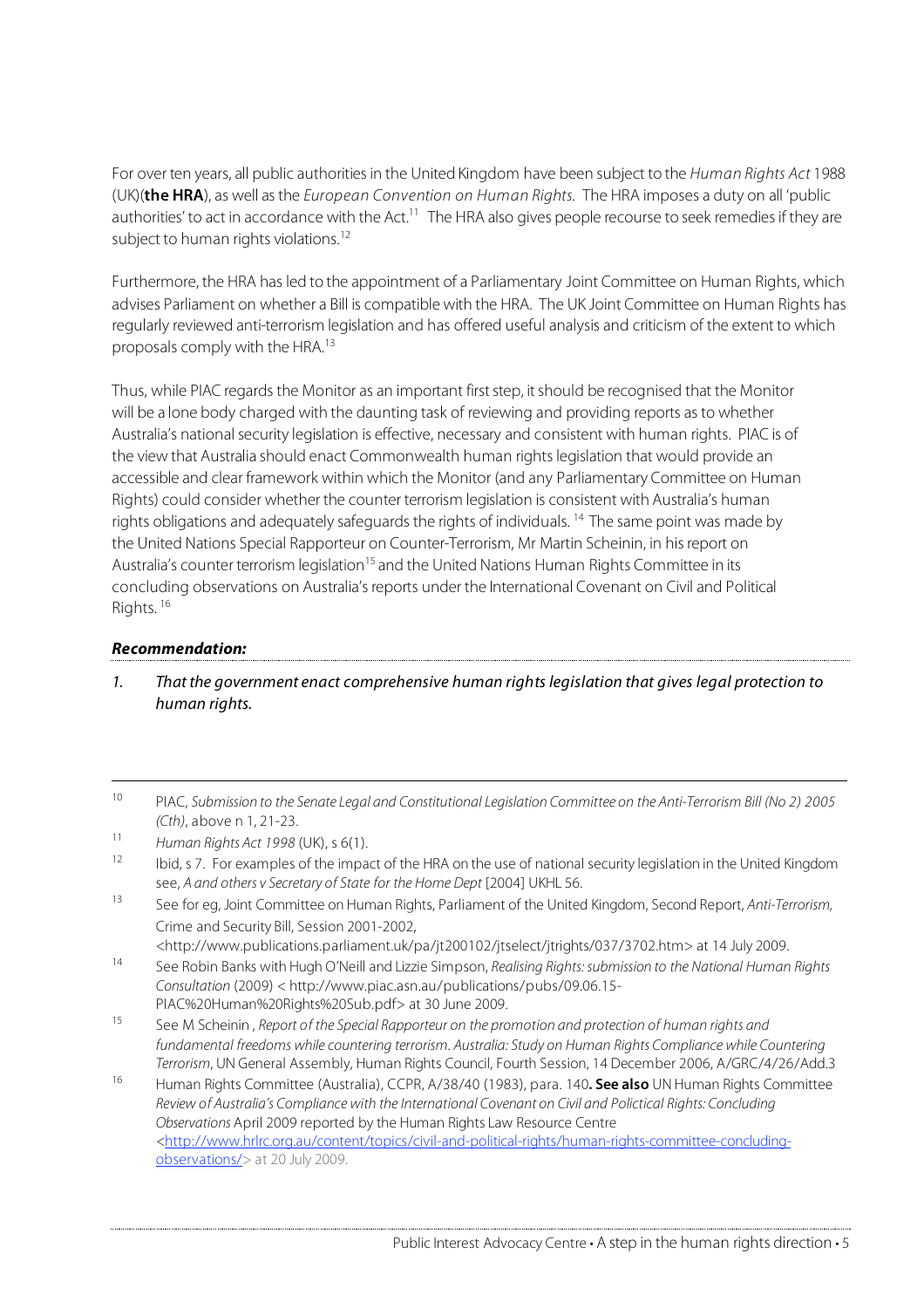## **2.2 Reviewing state & territories' anti-terrorism legislation**

The national security legislation expressly covered by the Bill is only a part of the existing raft of anti-terrorism legislation in force in Australia at the moment as all the states and territories have enacted their own counterterrorism legislation.

PIAC strongly submits that if the Monitor is to fulfil his functions of providing thorough reports of existing national security legislation he/she should be in a position to consider the entirety of the national security regime in Australia. PIAC is not convinced that clause 8(b) of the Bill, which provides that the Monitor may have regard to arrangements between the Commonwealth, the States and the Territories will enable the Monitor to do so. PIAC therefore recommends that the Bill be amended to enable the Monitor to consider all levels of the national security system.

Alternatively, PIAC recommends that the Commonwealth governmentshould negotiate with the States and territories so that they enact similar legislation to ensure that there are equivalent independent reviewers operating in each state and territory.

#### **Recommendation:**

2. That clause 6(1) of the Bill be amended by adding: "(iii) any other law of a State or Territory to the extent that it relates to Australia's counter-terrorism and national security legislation", or alternatively that the Commonwealth government negotiate with the states and territories so that they enact equivalent legislation to ensure the creation of independent monitorsthroughout Australia.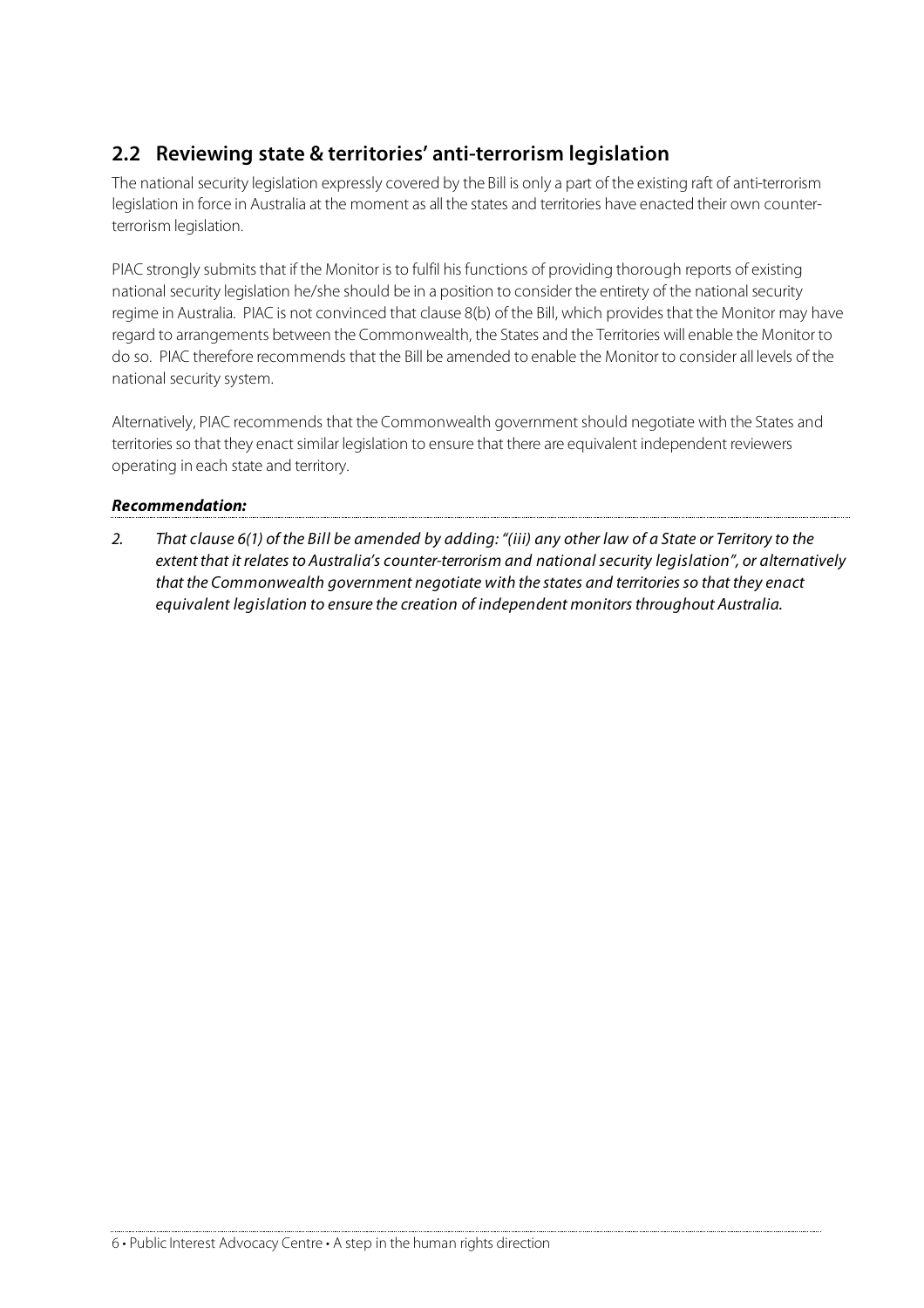## **3. Specific comments about the bill**

### **3.1 Functions of the Monitor**

In addition to reviewing existing anti-terrorism legislation, PIAC considers that it is essential that the Monitor is able to consider all proposed changes, additions and amendments to counter-terrorism legislation before they become law. This is consistent with the powers of the UK Independent Reviewer.<sup>17</sup>

#### **Recommendation:**

3. That clause 6 of the Bill be amended to add (1)(d) "to review the operation, effectiveness and implications of any proposal in respect of Australia's counter-terrorism and national security legislation".

### **3.2 The Monitor's annual reports**

PIAC supports clause 9 of the Bill, which says that when performing functions relating to Australia's counterterrorism and national security legislation in a financial year, the Monitor must give particular emphasisto provisions of that legislation that have been applied, considered or purportedly applied. In addition to this clause, PIAC suggeststhat it would be helpful to spell out a number of mattersthatshould be included in each annual report of the Monitor such as the number of control orders and preventative detention orders issued in that financial year.

PIAC is aware that some of these issues are already included in other reports, such as the requirement that the Commonwealth Attorney-General's must prepare an annual report on the operation of Divisions 104 (control orders) and 105 (preventative detention orders) of the Criminal Code Act 1995 (Cth). However, for the same reasons that PIAC believes that existing reviews of Australia's counter-terrorism legislation have been fragmented and would benefit from the more holistic and wide-ranging approach to reviewsthat is envisaged in the Bill, PIAC believes that including specific information about the use of control orders, preventative detention orders and the listing provisions should be included in the Monitor's annual reports.

### **Recommendation:**

4. That the Bill be amended to specify that the Monitor's annual report must include the following:

- (i) the number of control orders issued in that financial year and the conditions attached to the orders;
- (ii) the total number of control orders in force in that year;
- (iii) the number of preventative detention orders issued in the year and the conditions attached to the orders;
- (iv) the number and details of organisations proscribed in that year.

### **3.3 The creation of the office of the Monitor**

PIAC notes that the Senate Standing Committee on Legal and Constitutional Affairs in its report on the Independent Reviewer of Terrorism Laws Bill 2009 [No 2]<sup>18</sup>, recommended that the role of the Independent

 <sup>17</sup> Prevention of Terrorism Act <sup>2005</sup> (UK), <sup>s</sup> 14(5)(a).

<sup>&</sup>lt;sup>18</sup> That Bill and the Committee's report were the precursor to the current Bill.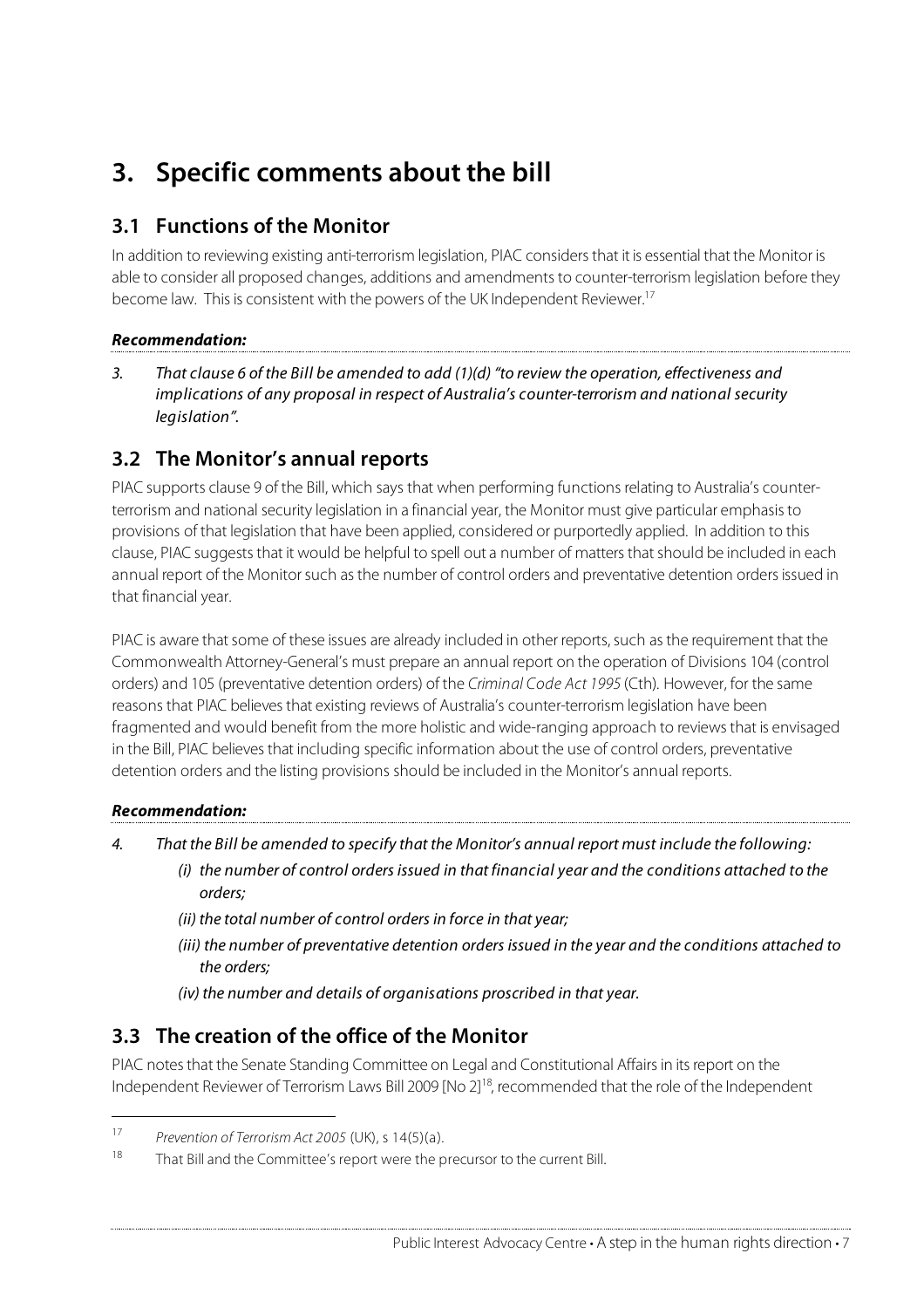Review be carried out by a panel of three people with relevant expertise.<sup>19</sup> PIAC supports this view and recommends that the Monitor should be replaced with a Panel of three independent, part-time reviewers. The advantages of appointing a panel include reducing the risk of perceived lack of independence and increasing the expertise and range of skills and experience brought to the role. 20

Furthermore, it is not clear from the Bill what resources, staff and support the Monitor will be given. In order to fulfil its mandate it is vital that the Monitor be given adequate resources and support.

Similarly, PIAC notes that the Senate Legislative and Constitutional Affairs Committee recommended that the status and structure of the office of the Monitor should be clarified.<sup>21</sup> However, the Bill fails to specify whether the Monitor will be a new independent office or part of an existing office or department. PIAC understands from press releases that the Monitor is to be located within the Department of Prime Minister and Cabinet. While there may be pragmatic considerations which favour the location of the Monitor in this department, or attaching the Monitor to the Ombudsman or the Inspector-General of Intelligence and Security, PIAC suggests that the Monitor should be a new, independent office to ensure that the Monitor isseen to be truly independent of government.

#### **Recommendations:**

- 5. That the Bill provides for the creation of three part-time monitors who, as a committee, together perform the functions of the proposed Monitor;
- 6. That the Government ensure that the Monitor is provided with adequate resources and support; and
- 7. That the Bill is amended to clarify the legal status of the Monitor

### **3.4 Maximising the independence of the Monitor**

PIAC is concerned that, in relation to references from the Prime Minister, the Prime Minister can require an interim progress report from the Monitor. While this may not, in fact, compromise the Monitor's independence, there is a risk of this private progressreport creating a perception that the Prime Minister can vet the report before it is finalised.

Furthermore, PIAC considers that the Monitor must operate at arm's length from the government, and so believes that the Prime Minister should not be able to set the Monitor's priorities.<sup>22</sup>

PIAC also suggests that consideration be given to the suggestion by the Gilbert & Tobin Centre that the Monitor report directly to Parliament and that the Parliamentary Joint Committee on Intelligence and Security being able to refer matters to the Monitor.<sup>23</sup>

<sup>&</sup>lt;sup>19</sup> Senate Legislative and Constitutional Affairs Committee, Commonwealth Parliament, *Inquiry into the Independent* Reviewer of Terrorism Laws Bill 2008 [No 2], (2008), <http://www.aph.gov.au/senate/committee/legcon\_ctte/terrorism/report/index.htm> at 28 July 2009, 20.

<sup>&</sup>lt;sup>20</sup> Dr A Lynch, Prof G Williams & N McGarrity, Submission into the National Security Legislation Monitor Bill 2009, (2009), Gilbert & Tobin Centre of Public Law, University of NSW, <http://www.aph.gov.au/SENATE/committee/fapa\_ctte/national\_security\_leg/submissions/sub1.pdf> at 30 July 2009, 8-9.

<sup>21</sup> Ibid, recommendation 3.43,20.

<sup>&</sup>lt;sup>22</sup> This is consistent with the recommendations made by PJCIS, above n 5, recommendation 2.

<sup>23</sup> Lynch, Williams, McGarrity, above n 17, 10.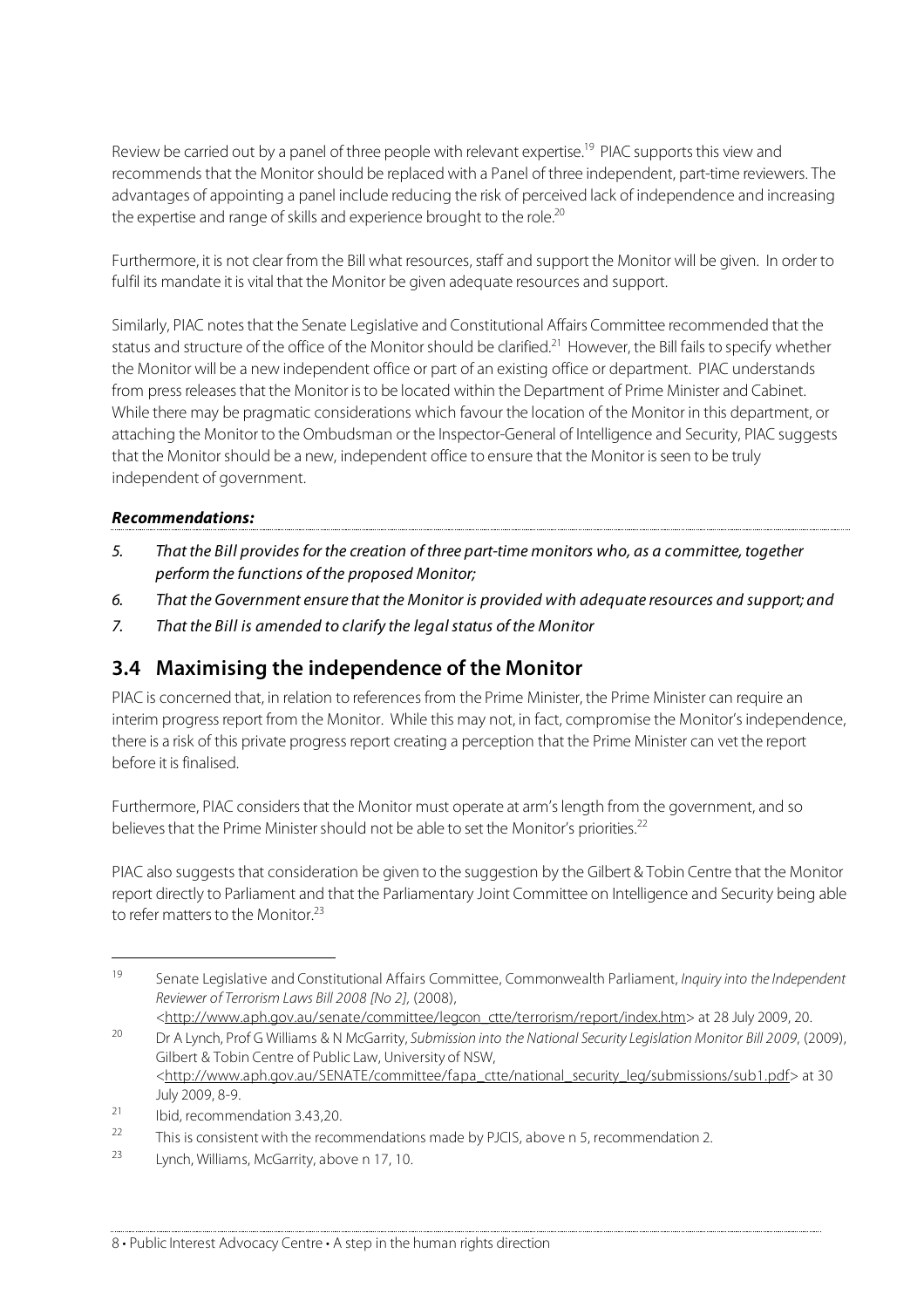### **Recommendations:**

- 8. That sub-sections (2) and (3) of clause 30 be deleted.
- 9. That clause 7(3) of the Bill be deleted.